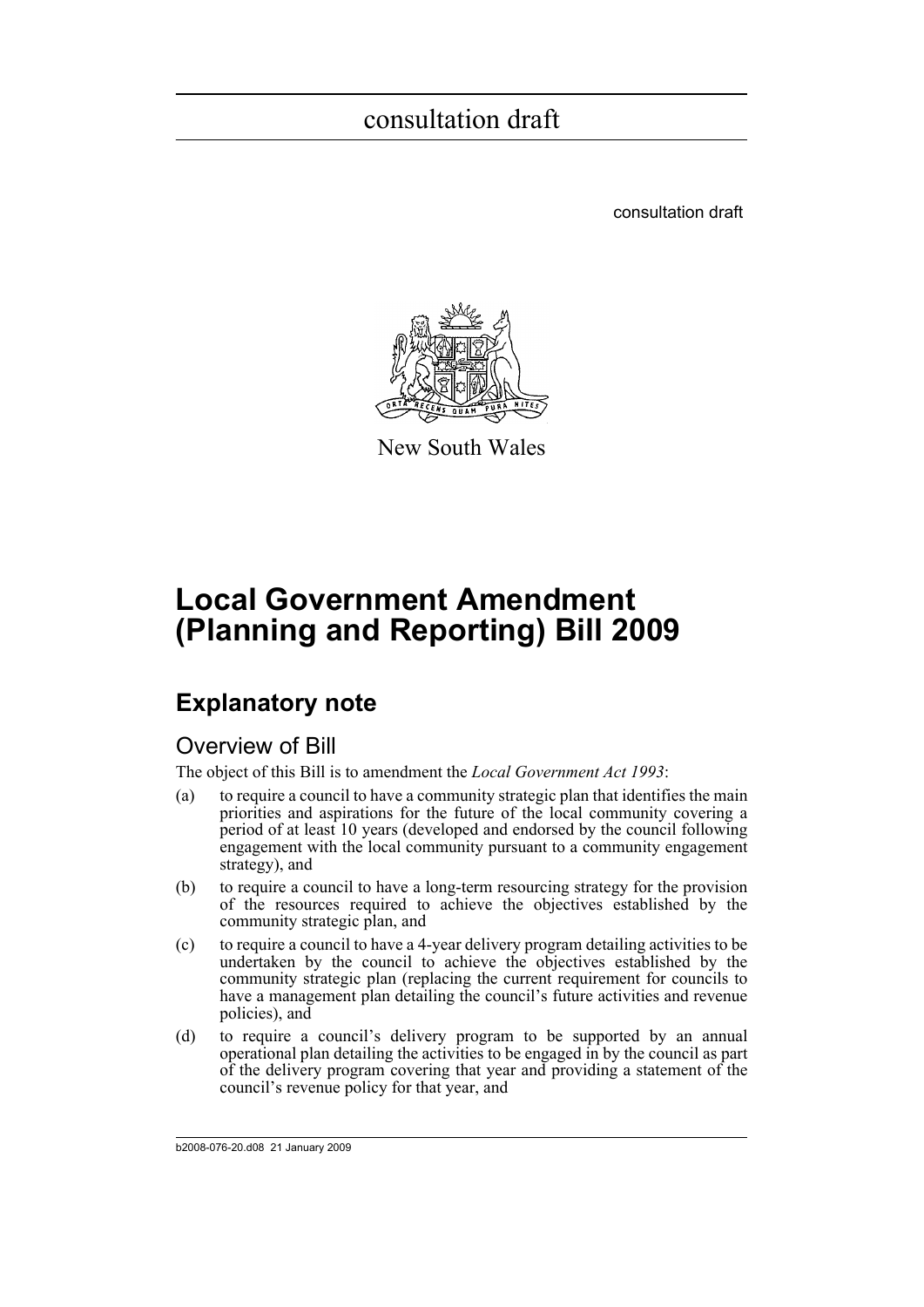Local Government Amendment (Planning and Reporting) Bill 2009

Explanatory note

- (e) to consolidate and streamline annual reporting requirements for councils to reflect the replacement of the management plan with a delivery program and operational plan (with provision for the matters to be reported on to be included in the regulations) and to require a council's annual report to include a state of the environment report, and
- (f) to provide for the Director-General of the Department of Local Government to establish integrated planning and reporting guidelines to impose requirements in connection with the preparation, development and review of, and the contents of, a council's community strategic plan, resourcing strategy, delivery program, operational plan, community engagement strategy, annual report and state of the environment report, and
- (g) to amend a council's charter to include specific reference to long-term strategic planning on behalf of the local community, and planning for the assets for which it is responsible, and
- (h) to include in the role of a councillor a civic leadership role in the preparation of the council's community strategic plan and responsibility for monitoring the implementation of the council's delivery program, and
- (i) to include as a function of the general manager of a council the function of assisting the council in connection with the development and implementation of its community strategic plan, resourcing strategy, delivery program and operational plan and the preparation of its annual report and state of the environment report, and
- (j) to provide transitional arrangements for the phasing in of the new planing and reporting requirements over a 3-year period.

### Outline of provisions

**Clause 1** sets out the name (also called the short title) of the proposed Act.

**Clause 2** provides for the commencement of the proposed Act on a day or days to be appointed by proclamation.

**Clause 3** is a formal provision that gives effect to the amendments to the *Local Government Act 1993* set out in Schedule 1.

**Clause 4** provides for the repeal of the proposed Act after all the amendments made by the proposed Act have commenced. Once the amendments have commenced the proposed Act will be spent and section 30 of the *Interpretation Act 1987* provides that the repeal of an amending Act does not affect the amendments made by that Act.

## **Schedule 1 Amendments**

**Schedule 1 [1]** amends a council's charter to include specific reference to long-term strategic planning on behalf of the local community, and planning for the assets for which it is responsible.

**Schedule 1 [2], [5], [7]–[9], [11] and [13]–[18]** make consequential amendments.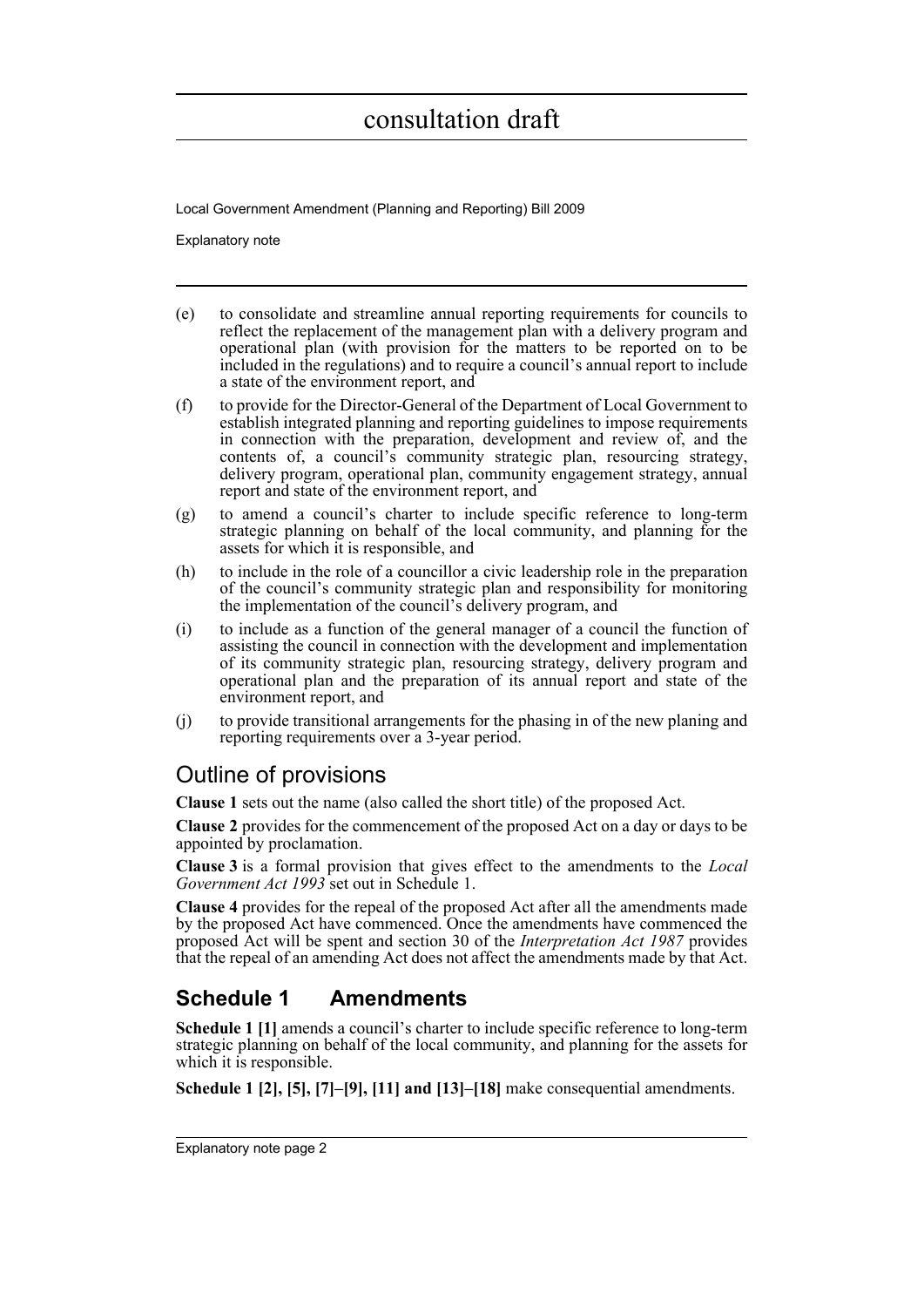Local Government Amendment (Planning and Reporting) Bill 2009

Explanatory note

**Schedule 1 [3]** requires a council's community strategic plan, delivery program and operational plan to be publicly available free of charge.

**Schedule 1 [4]** provides that the role of a councillor includes a civic leadership role in guiding the preparation of the council's community strategic plan and responsibility for monitoring the implementation of the council's delivery program.

**Schedule 1 [6]** provides that it is a function of the general manager of a council to assist the council in connection with the development and implementation of its community strategic plan, resourcing strategy, delivery program and operational plan and the preparation of its annual report.

**Schedule 1 [10]** replaces existing provisions that require the preparation by a council of a management plan with respect to its work, activities and revenue policy with the following provisions for strategic planning by councils:

Proposed section 402 requires each council area to have a community strategic plan that has been developed and endorsed by the council and that identifies the main priorities and aspirations for the future of the local community covering a period of at least 10 years. A community strategic plan must establish strategic objectives together with strategies for achieving those objectives. A council is also required to establish and implement a community engagement strategy for engagement with the local community in connection with the development of the community strategic plan.

Proposed section 403 requires a council to have a long-term resourcing strategy for the provision of the resources required to achieve the objectives established by the community strategic plan.

Proposed section 404 requires a council to have a delivery program detailing activities to be undertaken by the council to achieve the objectives established by the community strategic plan and including a method of assessment to determine the effectiveness of each activity detailed in the delivery program in achieving the objectives at which the activity is directed. A council must establish a new delivery program after each ordinary election of councillors to cover the activities of the council for the 4-year period commencing on 1 July following the election.

Proposed section 405 requires a council to have an operational plan that is adopted before the beginning of each year and details the activities to be engaged in by the council during the year as part of the delivery program covering that year. An operational plan must include a statement of the council's revenue policy for the year covered by the operational plan.

Proposed section 406 requires the Director-General to establish integrated planning and reporting guidelines (*the guidelines*) that will impose requirements in connection with the preparation, development and review of, and the contents of, the community strategic plan, resourcing strategy, delivery program, operational plan, community engagement strategy, annual report and state of the environment report of a council.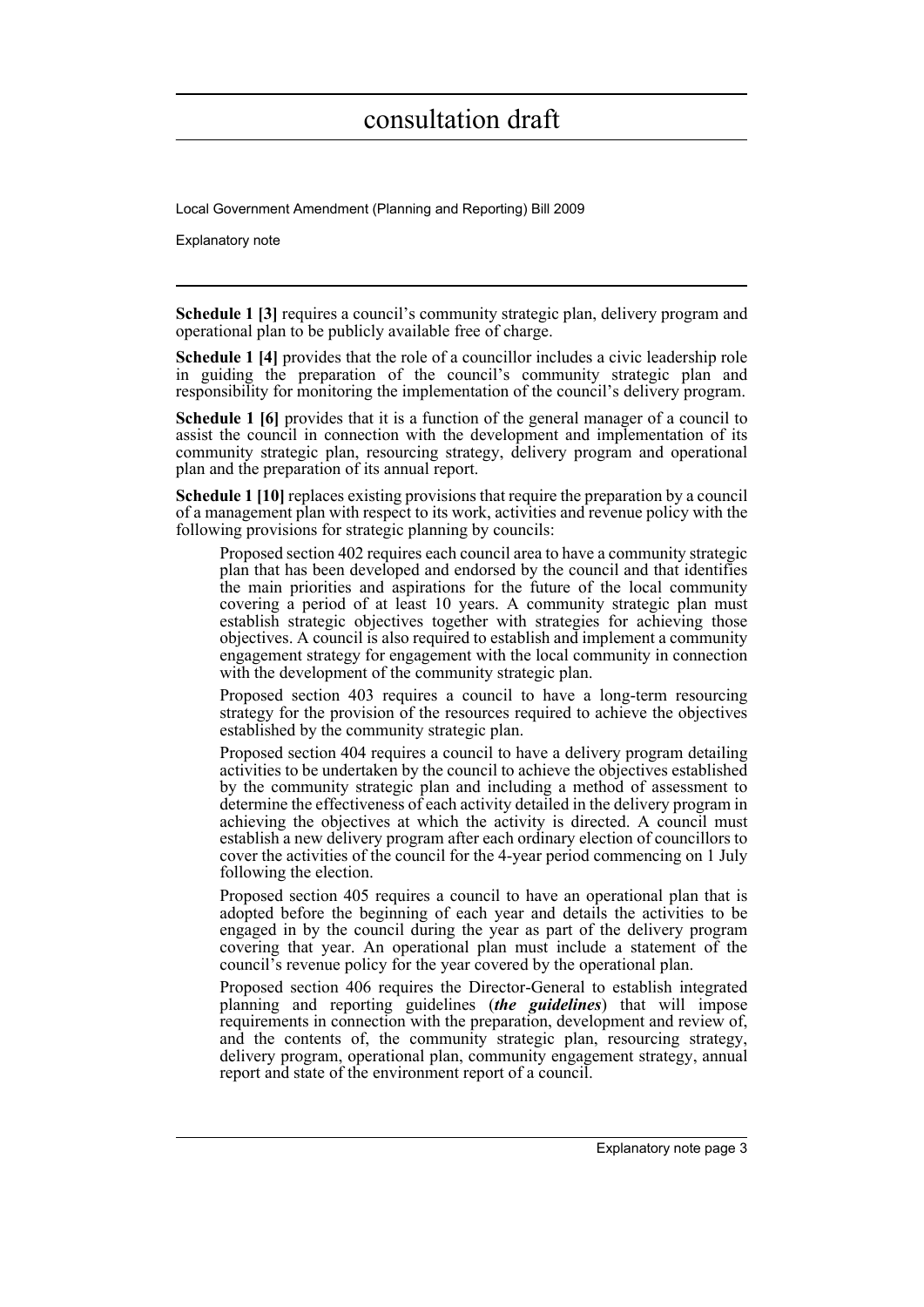Local Government Amendment (Planning and Reporting) Bill 2009

Explanatory note

**Schedule 1 [12]** makes the following changes to the annual reporting requirements for councils:

- (a) a council will report annually on its achievements in implementing its delivery program and the effectiveness of the activities undertaken in achieving the objectives at which those activities are directed (instead of reporting on its achievements with respect to the objectives and performance targets set out in its management plan, as at present),
- (b) a council's annual report in the year in which an ordinary election is held will also be required to report on the council's achievements in implementing its community strategic plan,
- (c) an annual report must be prepared in accordance with the guidelines,
- (d) the detailed content of an annual report will be provided for in the regulations and the guidelines rather than being set out in the *Local Government Act 1993*,
- (e) an annual report will be required to include a state of the environment report.

**Schedule 1 [19]** inserts a savings and transitional regulation-making power.

**Schedule 1 [20]** provides for the phasing-in of the proposed new strategic planning provisions over a 3-year period to 1 July 2012 and also provides for the continued application to a council of the existing management plan and annual report provisions until the council is covered by the new strategic planning provisions.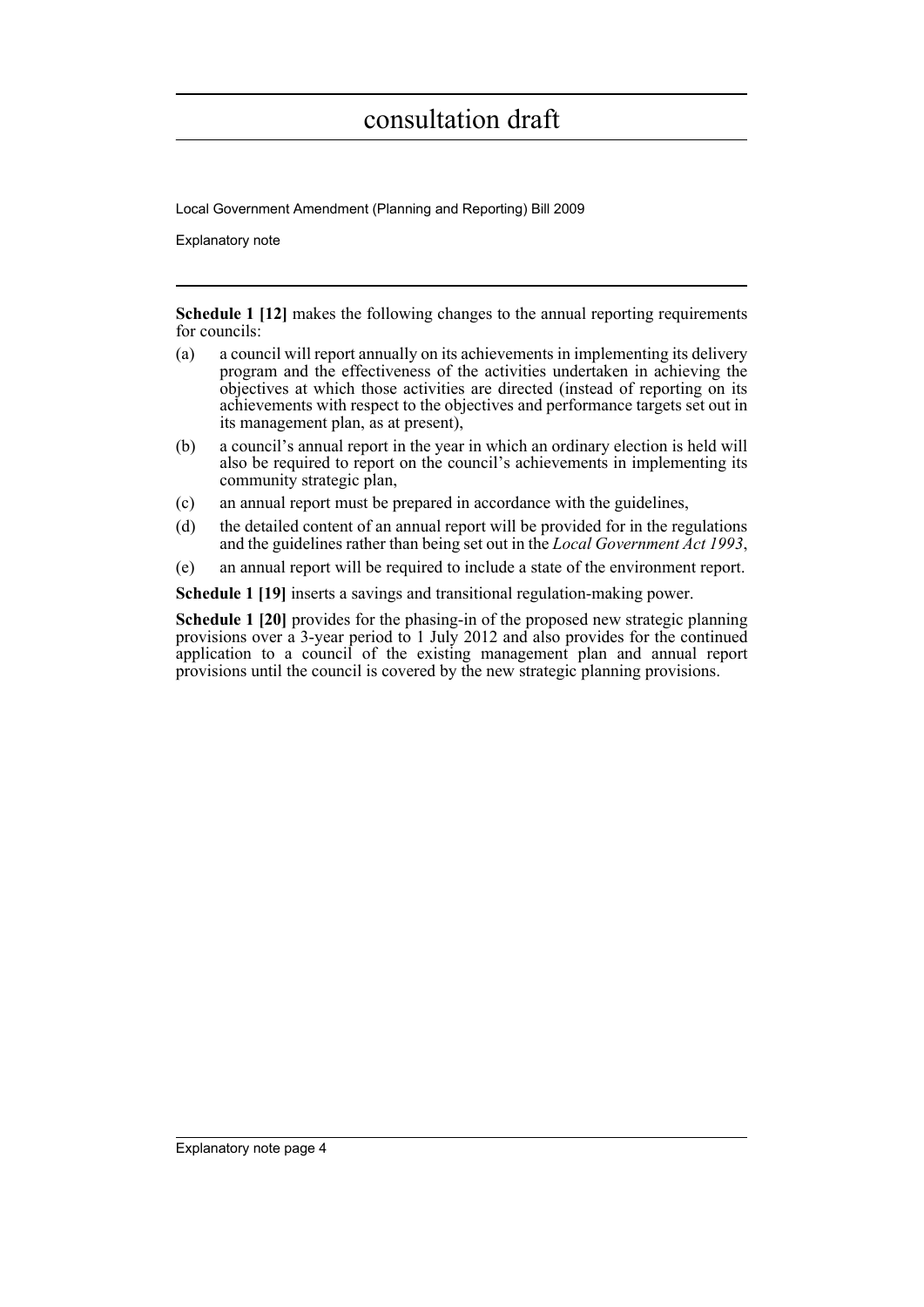

New South Wales

# **Local Government Amendment (Planning and Reporting) Bill 2009**

## **Contents**

|                                              | Page |
|----------------------------------------------|------|
| Name of Act                                  |      |
| Commencement                                 |      |
| Amendment of Local Government Act 1993 No 30 |      |
| Repeal of Act                                |      |
| Schedule 1 Amendments                        |      |
|                                              |      |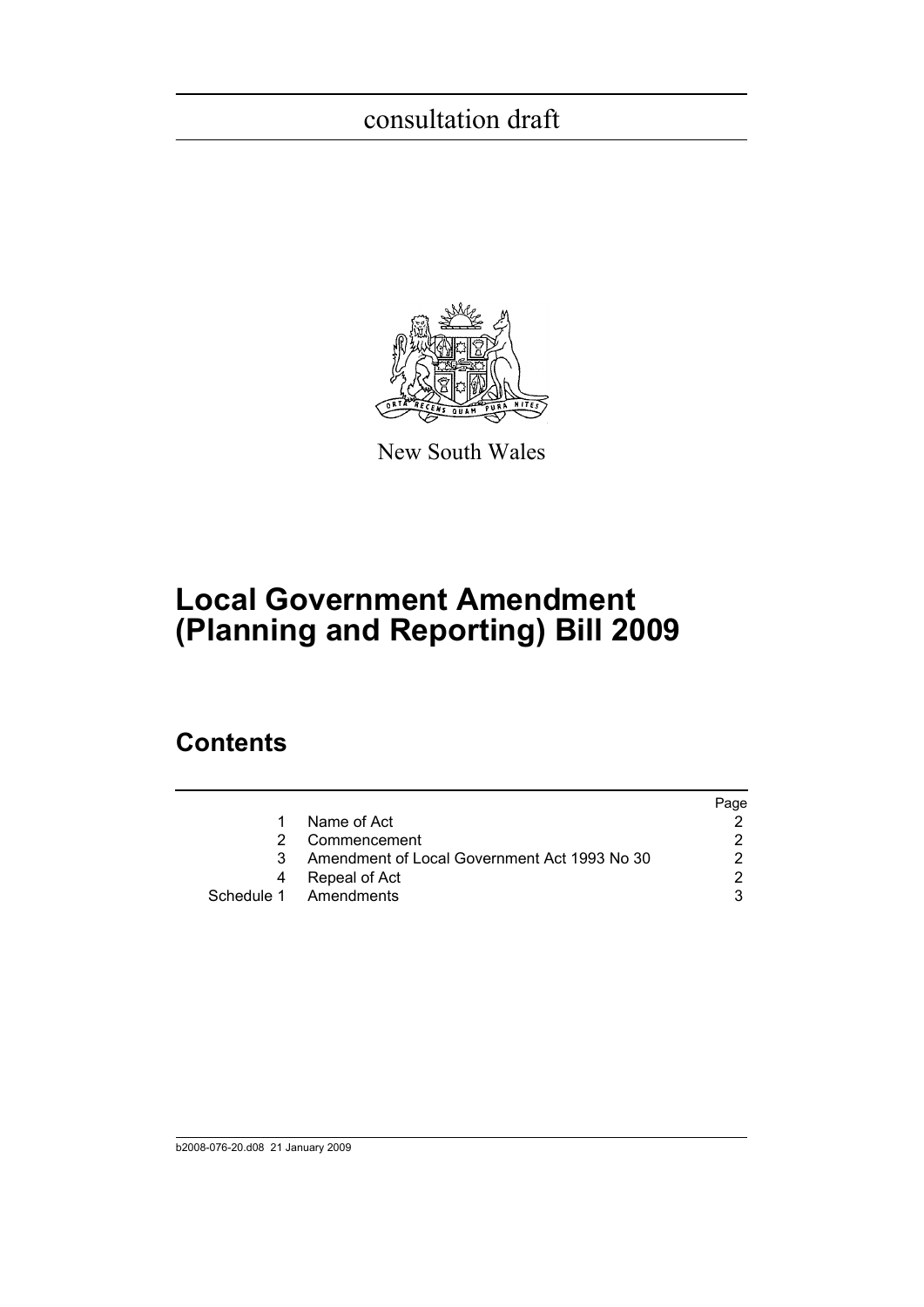Local Government Amendment (Planning and Reporting) Bill 2009

Contents

Page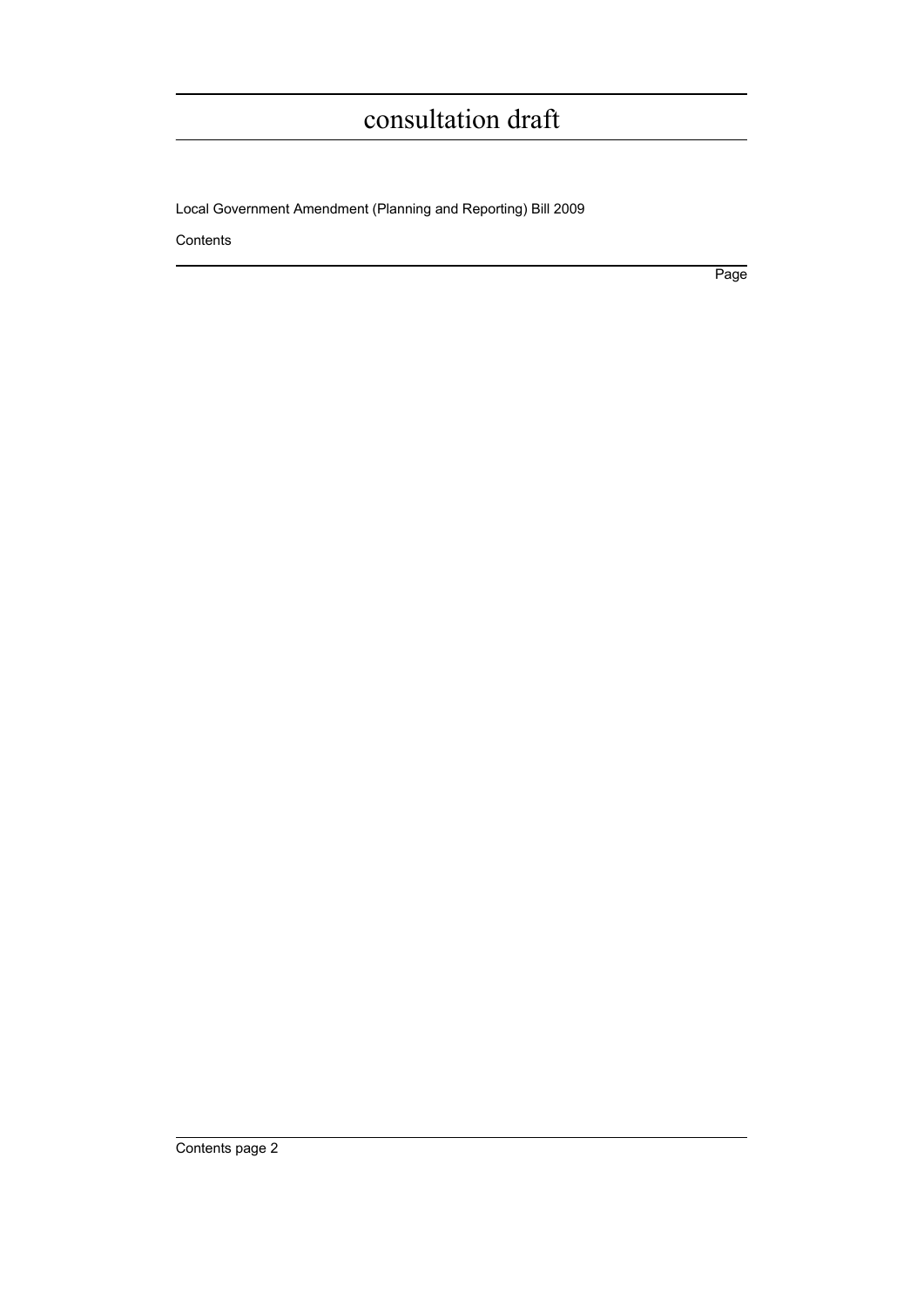

New South Wales

# **Local Government Amendment (Planning and Reporting) Bill 2009**

No , 2009

### **A Bill for**

An Act to amend the *Local Government Act 1993* to make further provision for strategic planning and reporting by councils; and for other purposes.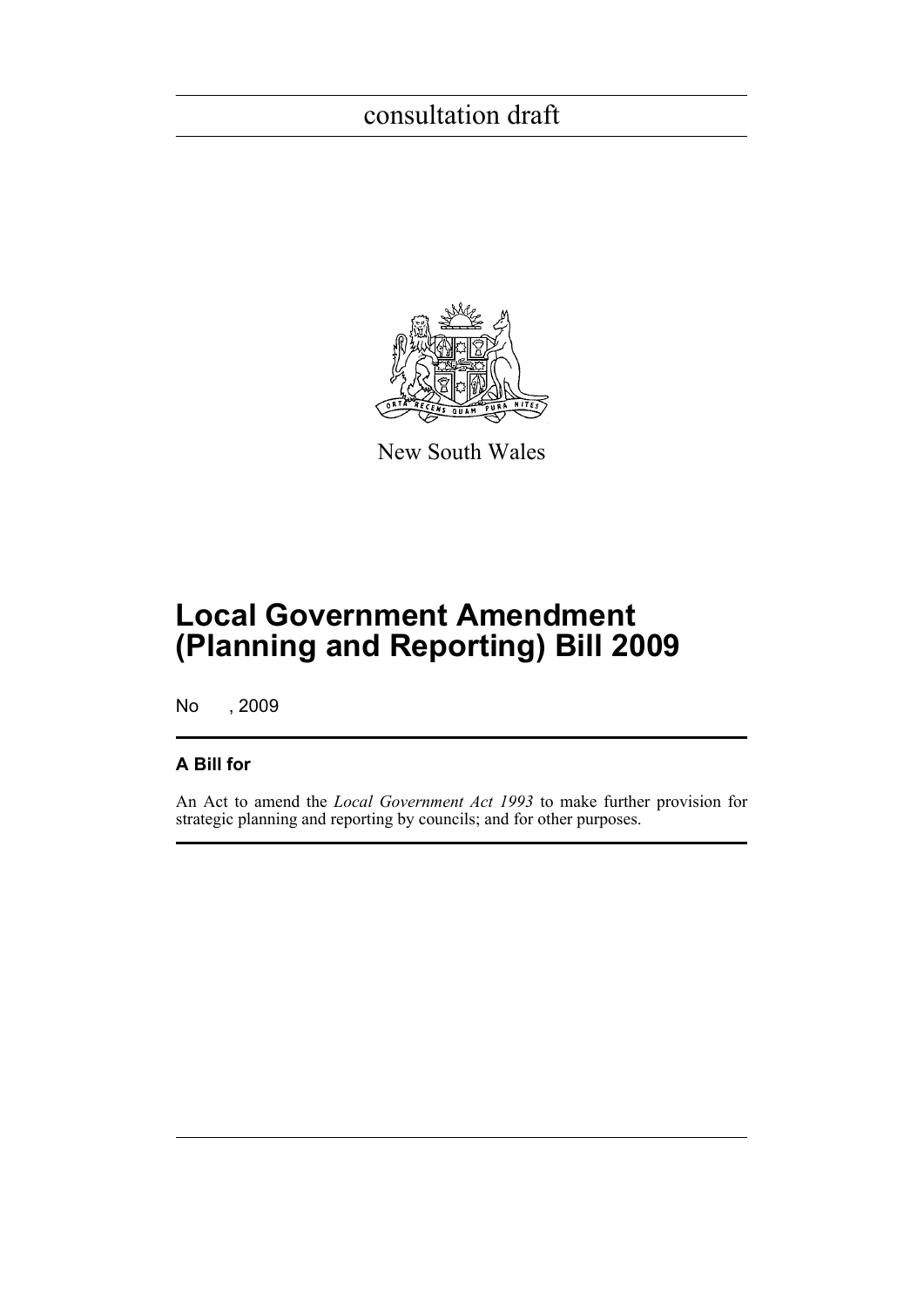Clause 1 Local Government Amendment (Planning and Reporting) Bill 2009

### <span id="page-7-0"></span>**The Legislature of New South Wales enacts:**

### **1 Name of Act**

This Act is the *Local Government Amendment (Planning and Reporting) Act 2009*.

### <span id="page-7-1"></span>**2 Commencement**

This Act commences on a day or days to be appointed by proclamation.

### <span id="page-7-2"></span>**3 Amendment of Local Government Act 1993 No 30**

The *Local Government Act 1993* is amended as set out in Schedule 1.

### <span id="page-7-3"></span>**4 Repeal of Act**

- (1) This Act is repealed on the day following the day on which all of the provisions of this Act have commenced.
- (2) The repeal of this Act does not, because of the operation of section 30 of the *Interpretation Act 1987*, affect any amendment made by this Act.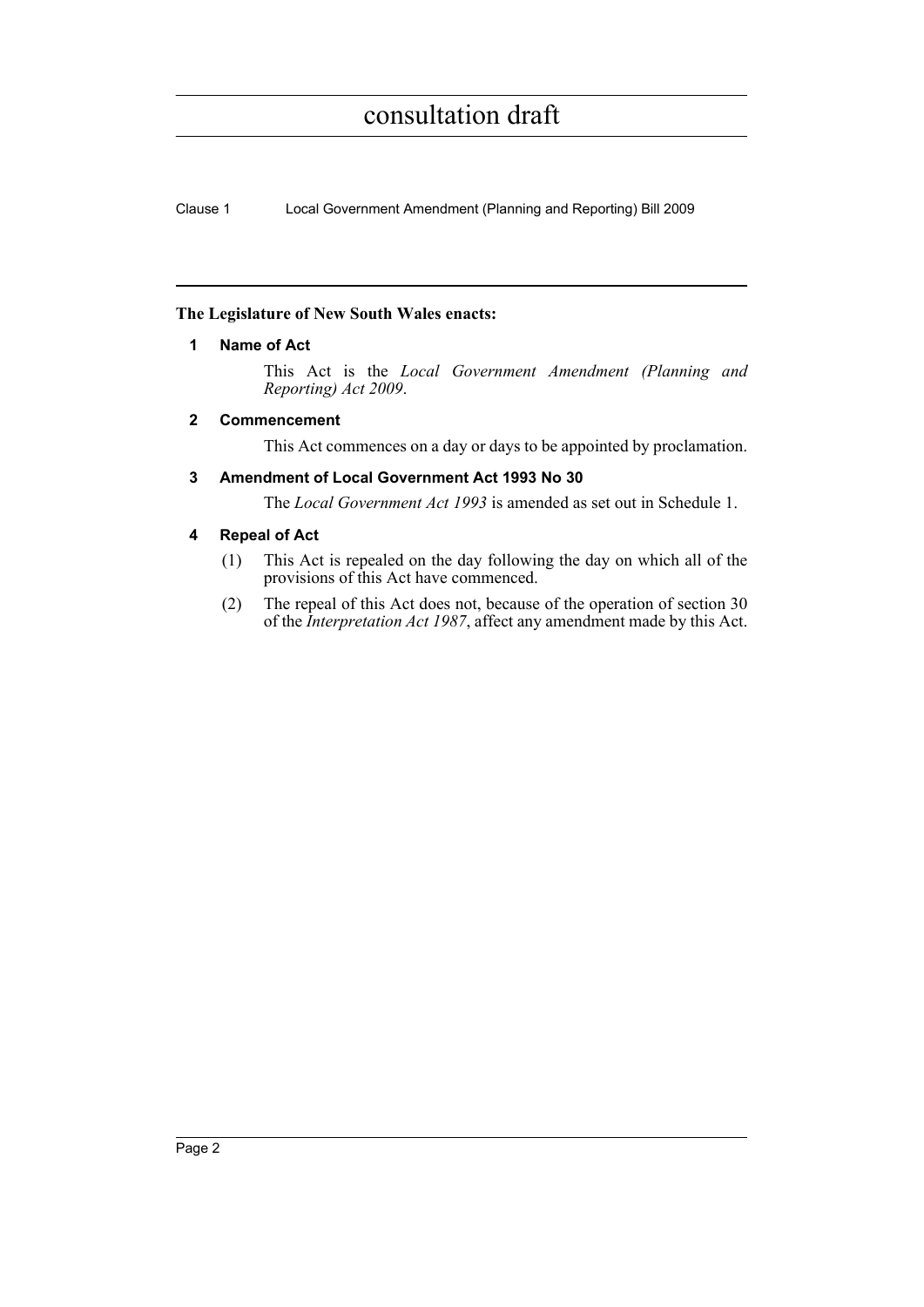Local Government Amendment (Planning and Reporting) Bill 2009

Amendments **Amendments** Schedule 1

### <span id="page-8-0"></span>**Schedule 1 Amendments**

(Section 3)

### **[1] Section 8 The council's charter**

Omit the seventh bullet point paragraph from section 8 (1). Insert instead:

- to bear in mind that it is the custodian and trustee of public assets and to effectively plan for, account for and manage the assets for which it is responsible
- to engage in long-term strategic planning on behalf of the local community

### **[2] Chapter 4 How can the community influence what a council does?**

Omit the third paragraph of the Introduction to the Chapter. Insert instead:

Apart from the provisions of this Chapter, members of the public may influence council decisions concerning matters such as the levels of rates and charges, the terms of community strategic plans, delivery programs and operational plans, the granting of development consents, etc (which are dealt with in later Chapters) by making submissions, including comments on or objections to proposals relating to those matters.

### **[3] Section 12 What information is publicly available?**

Omit the sixth bullet point paragraph from section 12 (1). Insert instead:

- community strategic plan
- delivery program and operational plan

### **[4] Section 232 What is the role of a councillor?**

Insert before the first bullet point paragraph of section 232 (1):

• to provide a civic leadership role in guiding the preparation of the council's community strategic plan and to be responsible for monitoring the implementation of the council's delivery program

### **[5] Section 232 (1)**

Omit the last bullet point paragraph. Insert instead:

• to review the performance of the council and its delivery of services, and the delivery program and revenue policies of the council.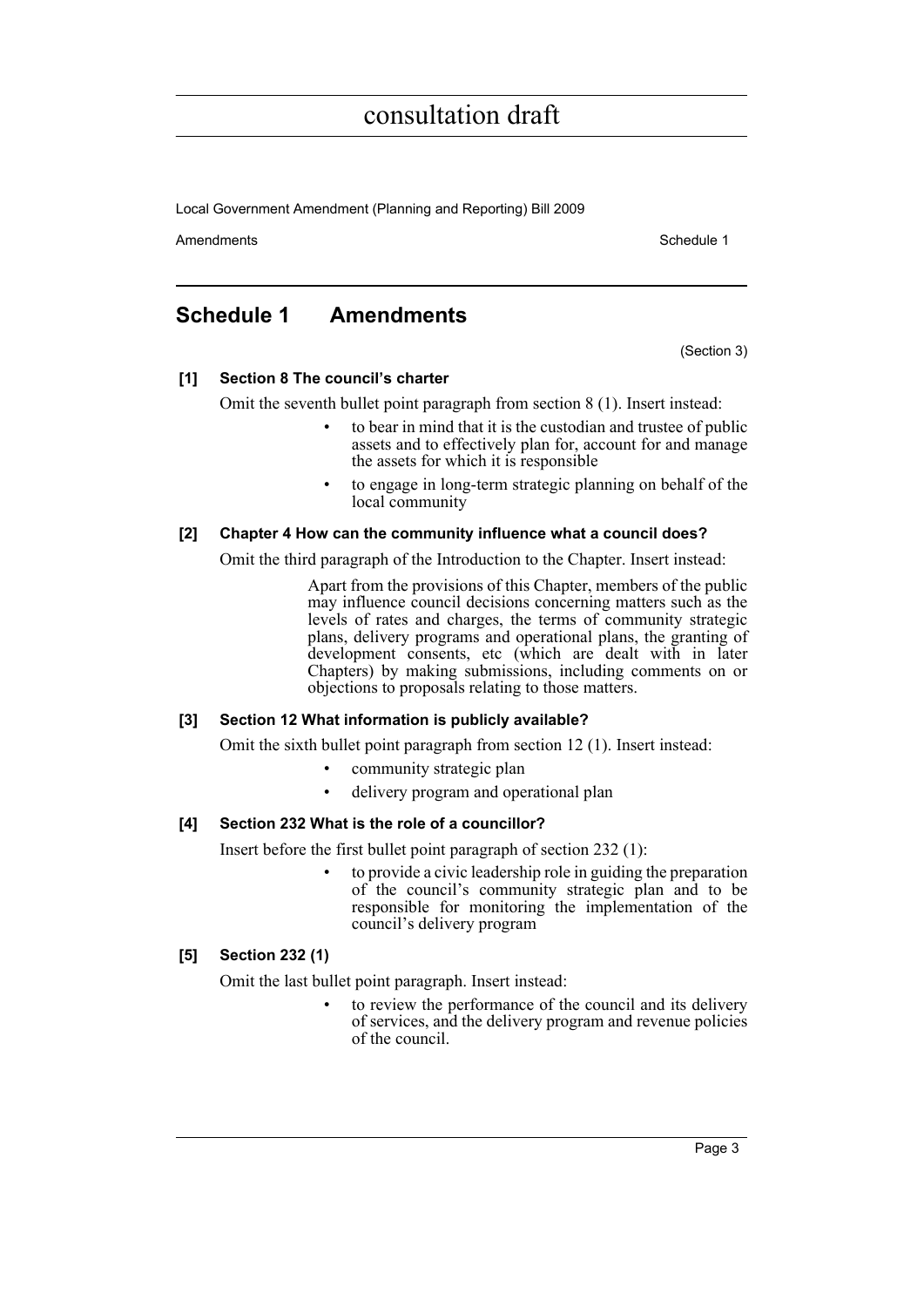Local Government Amendment (Planning and Reporting) Bill 2009

Schedule 1 Amendments

### **[6] Section 335 Functions of general manager**

Insert before the first bullet point paragraph of section 335 (2):

• to assist the council in connection with the development and implementation of a community strategic plan, resourcing strategy, delivery program and operational plan and the preparation of its annual report and state of the environment report

### **[7] Section 356 Can a council financially assist others?**

Omit "management plan" from section 356 (3) (b).

Insert instead "operational plan".

### **[8] Section 377 General power of the council to delegate**

Omit "management plan under section 406" from section 377 (1) (j).

Insert instead "operational plan under section 405".

### **[9] Chapter 13 How are councils made accountable for their actions?**

Omit the Introduction to the Chapter. Insert instead:

**Introduction.** This Chapter sets out the mechanisms by which a council is made accountable for its actions.

Each council area must have a community strategic plan for the future of the local community covering a period of at least 10 years. To support the community strategic plan a council must have a long-term resourcing strategy that includes provision for long-term financial planning, workforce management planning and asset management planning.

A council must have a delivery program that details activities to be undertaken in order to achieve the objectives established by the community strategic plan. A council must establish a new delivery program after each ordinary election.

Before the beginning of each year a council must adopt an operational plan that includes a statement of the council's revenue policy and the activities to be engaged in by the council during the year. Public notice is to be given by the council of its operational plan.

A council is required to have 2 funds (a consolidated fund and a trust fund). It must keep proper accounts, which are to be audited annually.

Each year a council is required to prepare an annual report to its community on its work and activities.

The Minister retains a supervisory role in relation to councils. The Minister and the Director-General are able to request further information from councils, and the Director-General is able to authorise persons to investigate and report on matters connected with a council's work and activities and to direct a council to act on any recommendations contained in such a report.

Members of the general public are entitled to inspect a wide range of council documents (see section 12). Members of the general public are also entitled, under the *Freedom of Information Act 1989*, to be given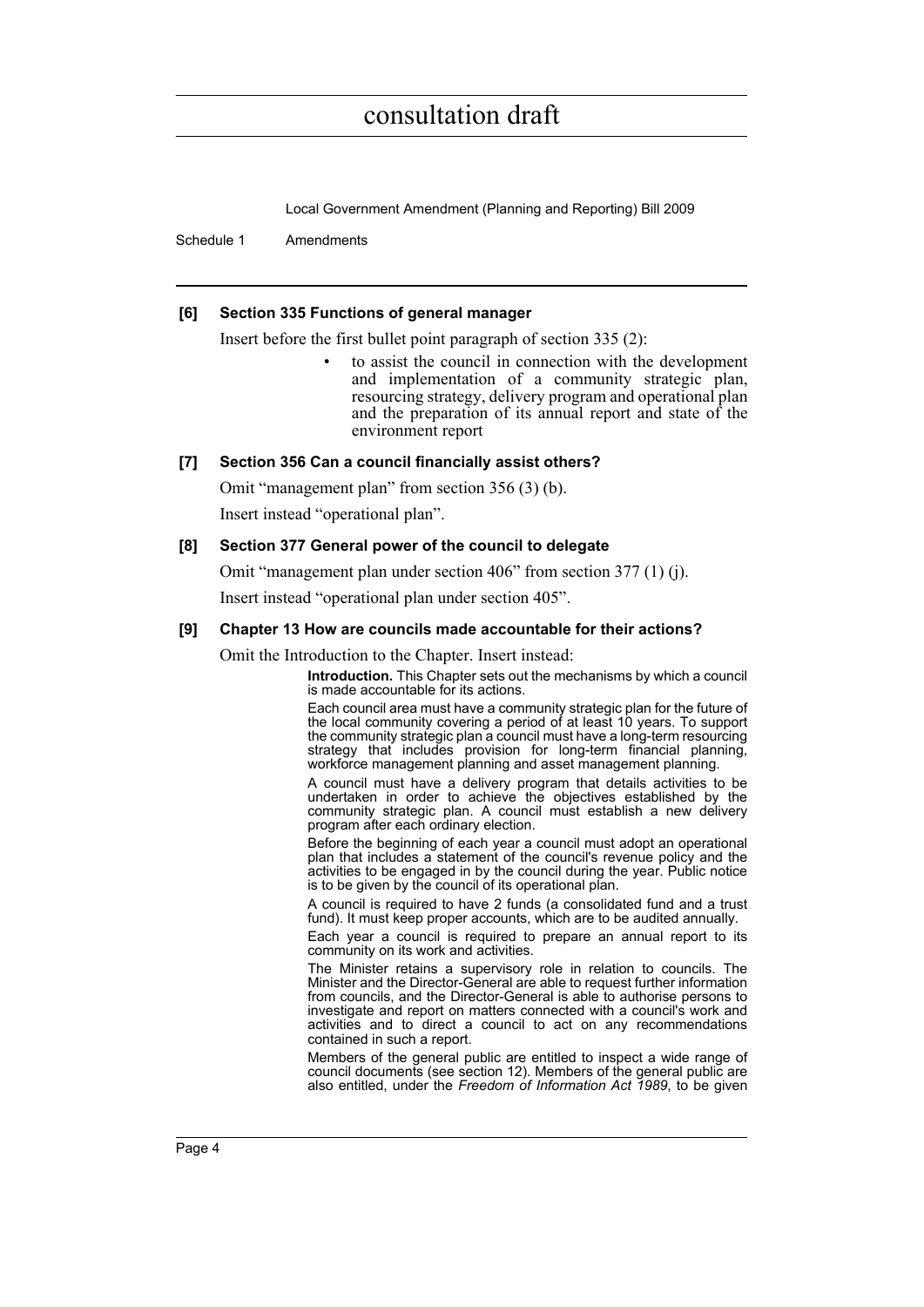Local Government Amendment (Planning and Reporting) Bill 2009

Amendments **Amendments** Schedule 1

access to certain other documents held by a council. They are also entitled to require the correction of certain kinds of information in the event that the information is incomplete, incorrect, out of date or misleading.

#### **[10] Chapter 13 How are councils made accountable for their actions?**

Omit Part 2 of Chapter 13. Insert instead:

### **Part 2 Strategic planning**

### **402 Community strategic plan**

- (1) Each area must have a community strategic plan that has been developed and endorsed by the council. A community strategic plan is a plan that identifies the main priorities and aspirations for the future of the local community covering a period of at least 10 years.
- (2) A community strategic plan is to establish strategic objectives together with strategies for achieving those objectives.
- (3) The council must ensure that the community strategic plan:
	- (a) addresses social, environmental, economic and civic leadership issues, and
	- (b) is based on social justice principles of equity, access, participation and rights, and
	- (c) is developed having due regard to the State government's State Plan and other relevant State and regional plans of the State government.
- (4) The council must establish and implement a strategy (its *community engagement strategy*) for engagement with the local community in connection with the development of the community strategic plan.
- (5) Within 1 month after a community strategic plan is endorsed or amended, the council must post a copy of the plan or amendment on the council's website and provide a copy to the Director-General. A copy of a community strategic plan or amendment may be provided to the Director-General by notifying the Minister of the appropriate URL link to access the plan on the council's website.

### **403 Resourcing strategy**

(1) A council must have a long-term strategy (called its *resourcing strategy*) for the provision of the resources required to achieve the objectives established by the community strategic plan.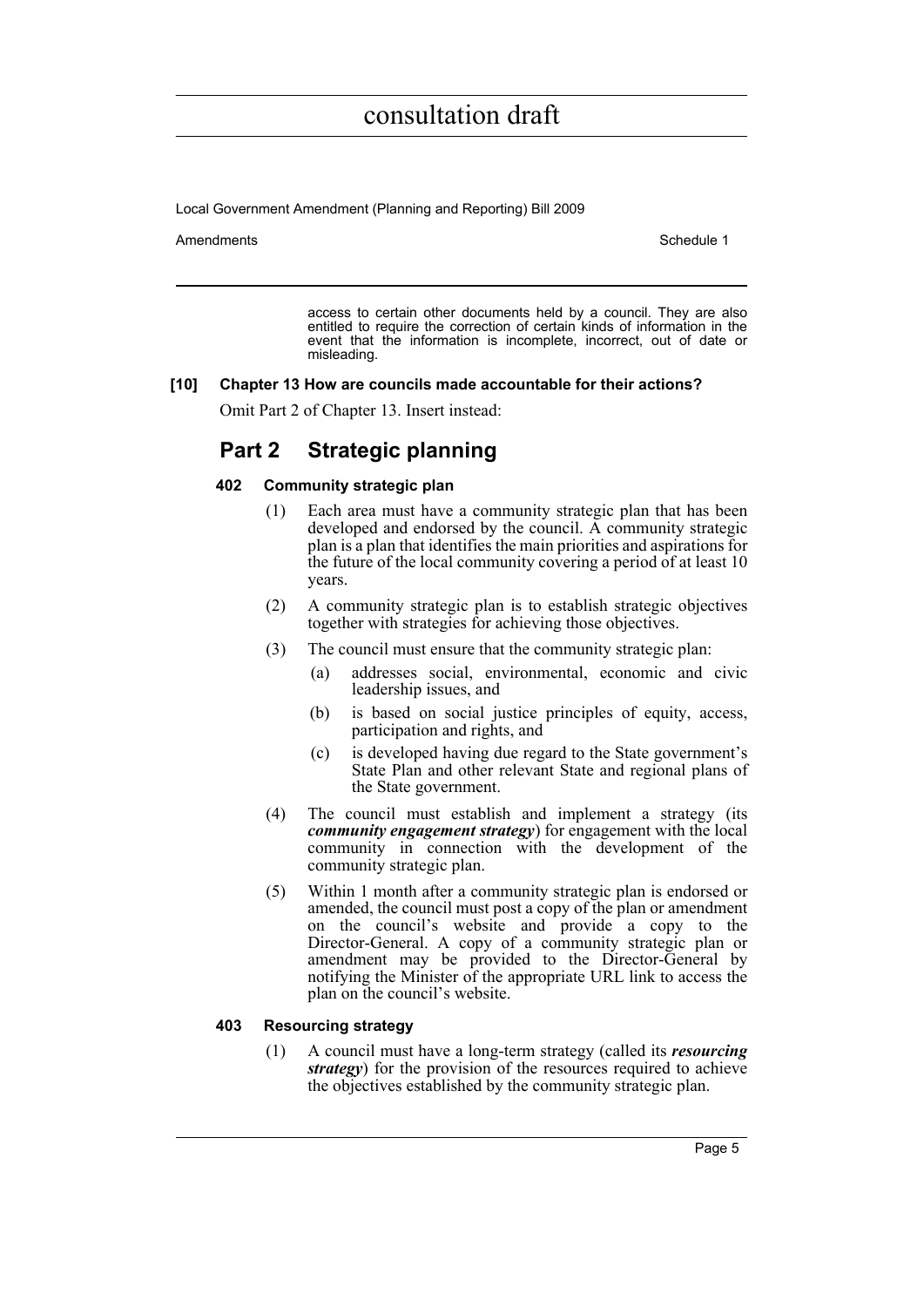Local Government Amendment (Planning and Reporting) Bill 2009

Schedule 1 Amendments

(2) The resourcing strategy is to include provision for long-term financial planning, workforce management planning and asset management planning.

### **404 Delivery program**

- (1) A council must have a program (its *delivery program*) detailing activities to be undertaken by the council to achieve the objectives established by the community strategic plan.
- (2) The delivery program must include a method of assessment to determine the effectiveness of each activity detailed in the delivery program in achieving the objectives at which the activity is directed.
- (3) The council must establish a new delivery program after each ordinary election of councillors to cover the activities of the council for the 4-year period commencing on 1 July following the election.
- (4) The general manager must ensure that regular progress reports are provided to the council reporting as to its progress with respect to the activities detailed in its delivery program. Progress reports must be provided at least every 6 months.

### **405 Operational plan**

- (1) A council must have a plan (its *operational plan*) that is adopted before the beginning of each year and details the activities to be engaged in by the council during the year as part of the delivery program covering that year.
- (2) An operational plan must include a statement of the council's revenue policy for the year covered by the operational plan. The statement of revenue policy must include the statements and particulars required by the regulations.
- (3) A council must prepare a draft operational plan and give public notice of the draft indicating that submissions may be made to the council at any time during the period (not less than 28 days) that the draft is to be on public exhibition. The council must publicly exhibit the draft operational plan in accordance with the notice.
- (4) During the period of public exhibition, the council must have for inspection at its office (and at such other places as it may determine) a map that shows those parts of its area to which each category and sub-category of the ordinary rate and each special rate included in the draft operational plan applies.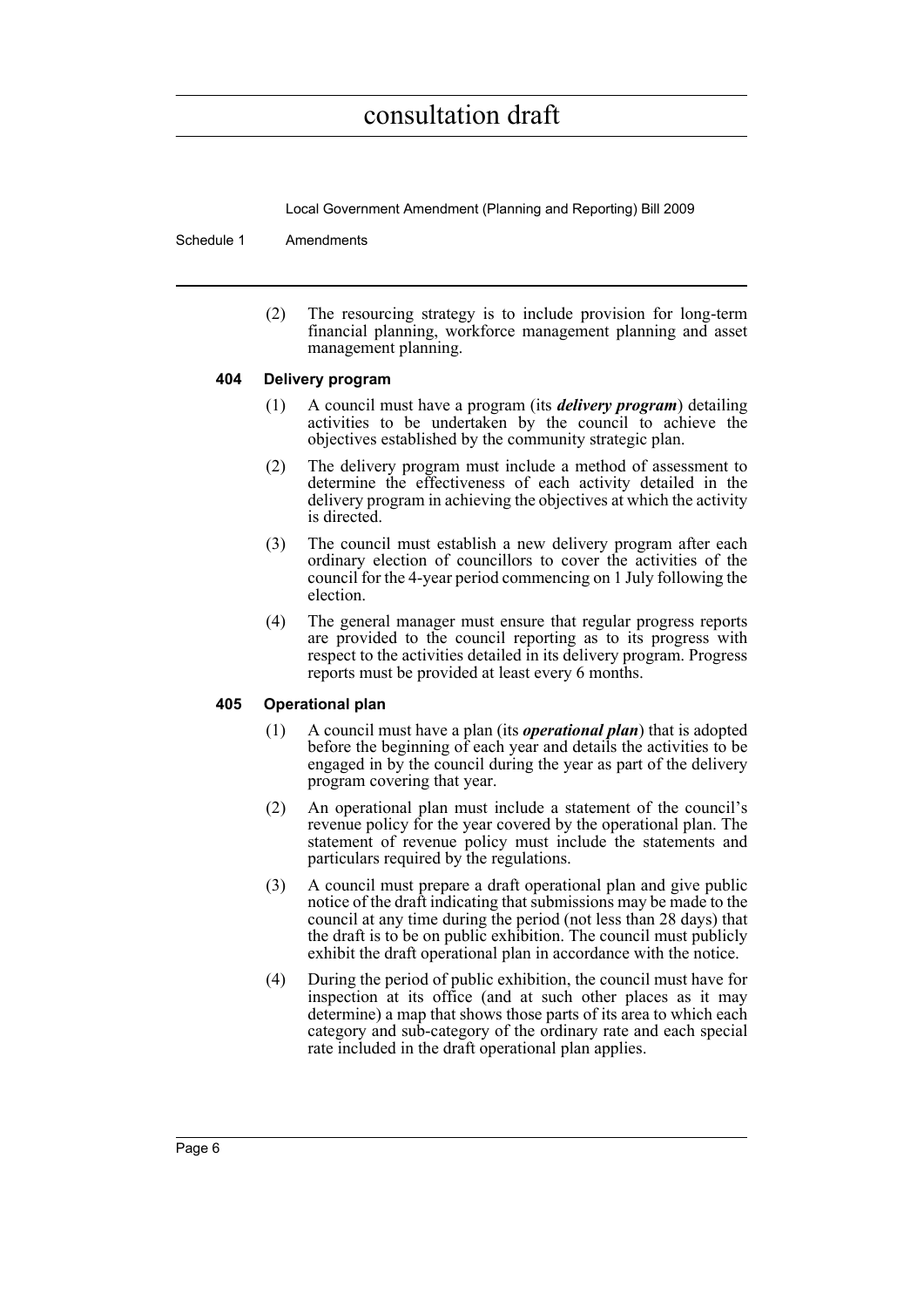Local Government Amendment (Planning and Reporting) Bill 2009

Amendments **Amendments** Schedule 1

- (5) In deciding on the final operational plan to be adopted, a council must take into consideration any submissions that have been made concerning the draft plan.
- (6) The council must post a copy of its operational plan on the council's website within 1 month after the plan is adopted.

#### **406 Integrated planning and reporting guidelines**

- (1) The Director-General is to establish integrated planning and reporting guidelines (referred to in this Chapter as *the guidelines*) for the purposes of this Chapter.
- (2) The guidelines can impose requirements in connection with the preparation, development and review of, and the contents of, the community strategic plan, resourcing strategy, delivery program, operational plan, community engagement strategy, annual report and state of the environment report of a council.
- (3) In particular (but without limiting subsection (2)), the guidelines can impose requirements in relation to any of the following:
	- (a) the procedures to be followed in the preparation, development or review of plans, strategies, programs and reports,
	- (b) the matters to be addressed or provided for by plans, strategies, programs and reports,
	- (c) requirements for consultation in connection with the preparation, development or review of plans, strategies and programs,
	- (d) the matters to be taken into account or to which regard is to be had in connection with the preparation, development or review of plans, strategies, programs and reports.
- (4) A council must ensure that the requirements of the guidelines are complied with.
- (5) The guidelines can include other material for the guidance of councils in connection with the plans, strategies, programs and reports to which this section applies.
- (6) The Director-General may review and amend the guidelines from time to time.
- (7) The guidelines and any amendment of the guidelines must be posted on the Department's website and notified in writing to each council by the Director-General.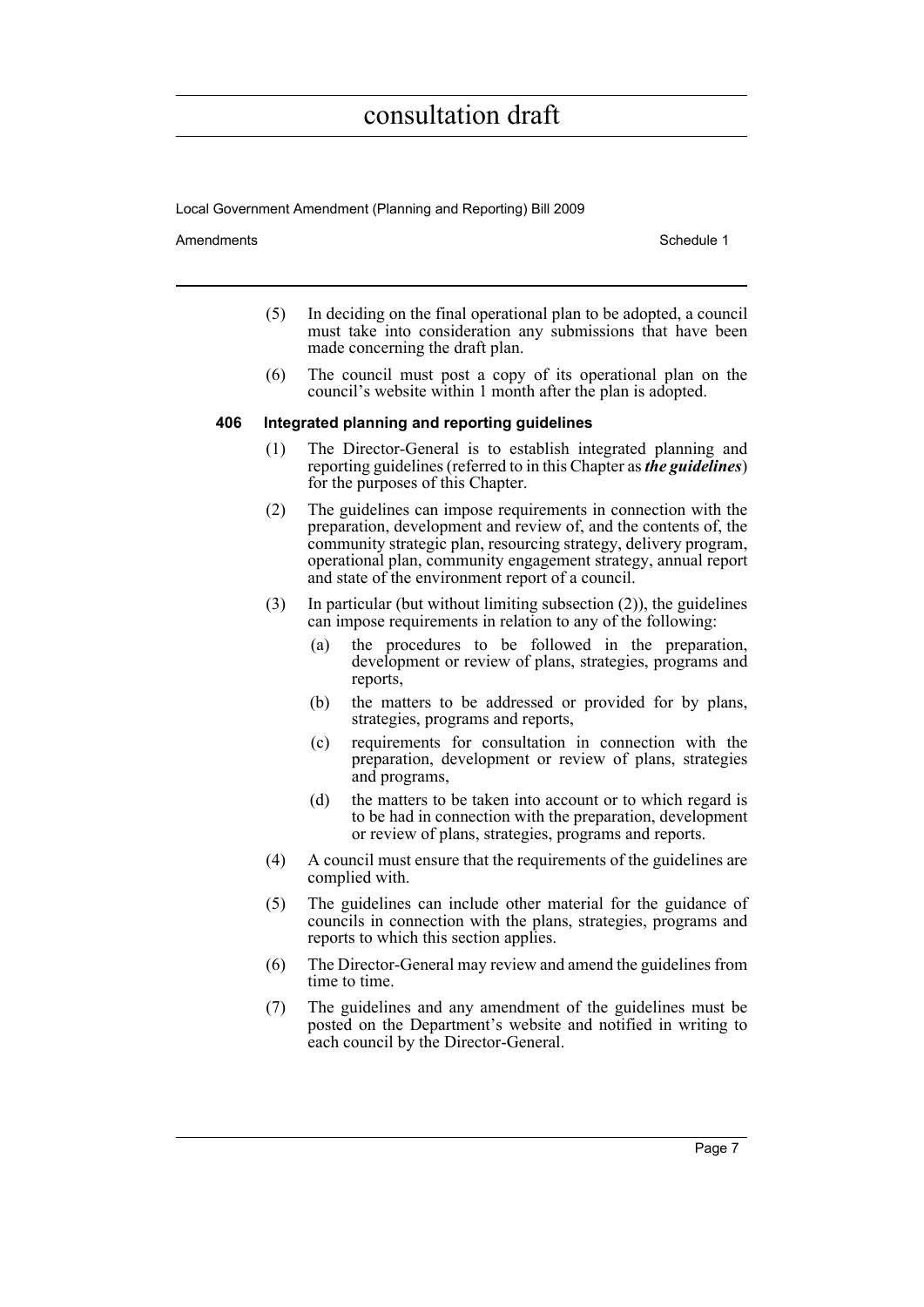Local Government Amendment (Planning and Reporting) Bill 2009

Schedule 1 Amendments

### **[11] Section 410 Alternative use of money raised by special rates or charges**

Omit "management plan" from section 410 (2) wherever occurring. Insert instead "operational plan".

### **[12] Sections 428 and 428A**

Omit section 428. Insert instead:

### **428 Annual reports**

- (1) Within 5 months after the end of each year, a council must prepare a report (its *annual report*) for that year reporting as to its achievements in implementing its delivery program and the effectiveness of the activities undertaken in achieving the objectives at which those activities are directed.
- (2) In the case of the year in which an ordinary election is held, the annual report for the previous year must also report as to the council's achievements in implementing its community strategic plan.
- (3) An annual report must be prepared in accordance with the guidelines under section 406.
- (4) An annual report must contain the following:
	- (a) a copy of the council's audited financial reports prepared in accordance with the *Local Government Code of Accounting Practice and Financial Reporting* published by the Department, as in force from time to time,
	- (b) such other information as the regulations or the guidelines under section 406 may require.
- (5) A copy of the council's annual report must be posted on the council's website and provided to the Minister and such other persons and bodies as the regulations may require. A copy of a council's annual report may be provided to the Minister by notifying the Minister of the appropriate URL link to access the report on the council's website.

### **428A State of the environment reports**

(1) Each annual report of a council under section 428 must include a report (a *state of the environment report*) as to the state of the environment in the area in relation to such environmental sectors as may be relevant to the objectives for the environment established by the council's community strategic plan (its *environmental objectives*).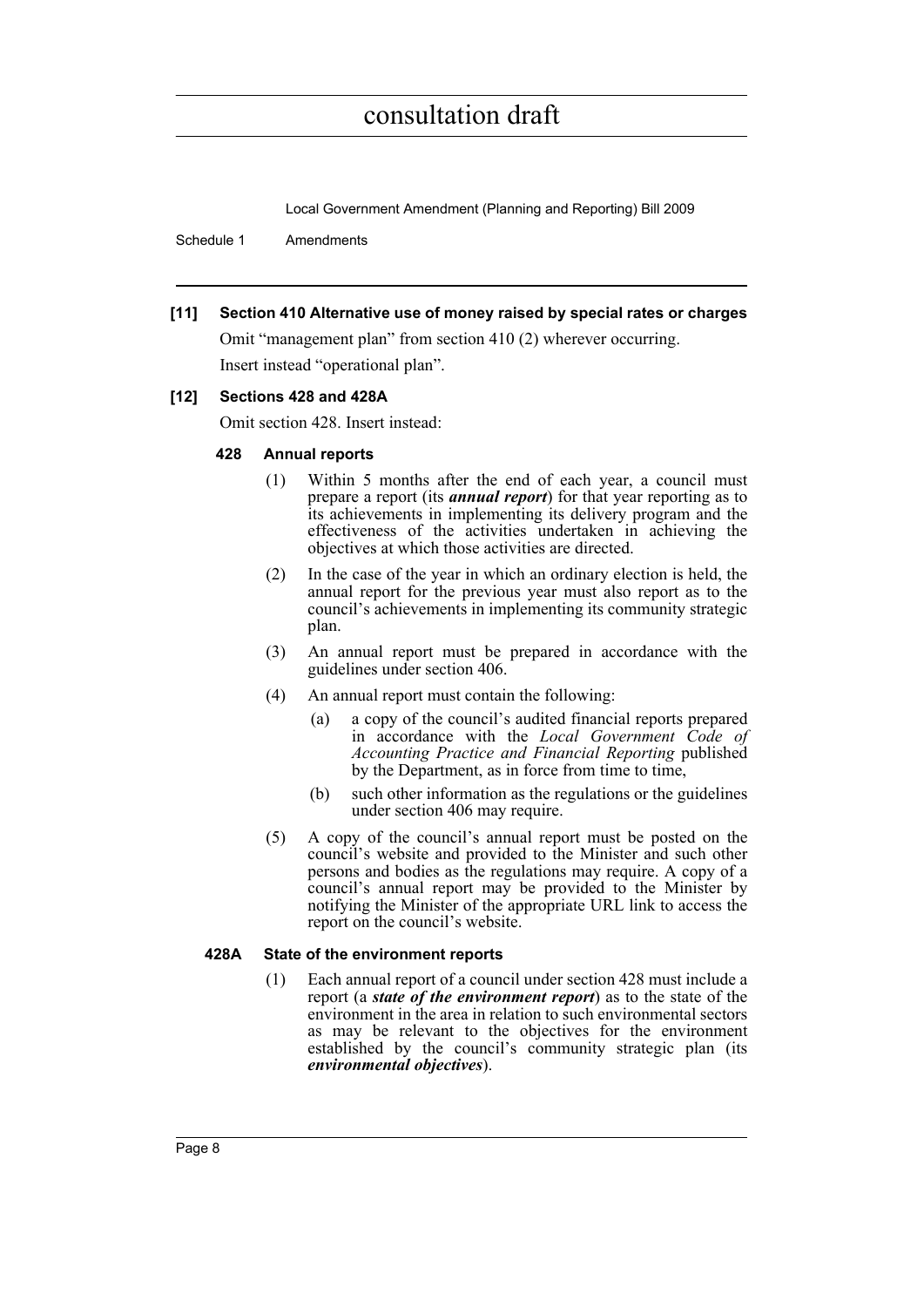Local Government Amendment (Planning and Reporting) Bill 2009

Amendments **Amendments** Schedule 1

- (2) A state of the environment report must be prepared in accordance with the guidelines under section 406.
- (3) The state of the environment report to be included in the annual report of the council for the year prior to the year in which an ordinary election is held is to be a comprehensive report. Any other state of the environment report is to be a supplementary report.
- (4) A comprehensive report is a report that:
	- (a) establishes relevant environmental indicators for each environmental objective, and
	- (b) reports on, and updates trends in, each such environmental indicator, and
	- (c) identifies all major environmental impacts (being events and activities that have a major impact on environmental objectives).
- (5) A supplementary report is a report that:
	- (a) updates trends in each of the relevant environmental indicators established by the council's most recent state of the environment report,
	- (b) identifies any major environmental impacts occurring since the council's most recent state of the environment report.
- (6) In preparing a state of the environment report, a council must:
	- (a) consult the community, and
	- (b) involve the community in monitoring changes to the environment over time.
- (7) A state of the environment report for a council's area may be prepared as part of and for the purposes of a state of the environment report for a larger area (such as a region or a catchment management area) and a report for the larger area that includes the required information in respect of the council's area may be included in the council's annual report as the council's state of the environment report.

### **[13] Section 532**

Omit the section. Insert instead:

### **532 Publication of draft operational plan**

A council must not make a rate or charge until it has given public notice (in accordance with section 405) of its draft operational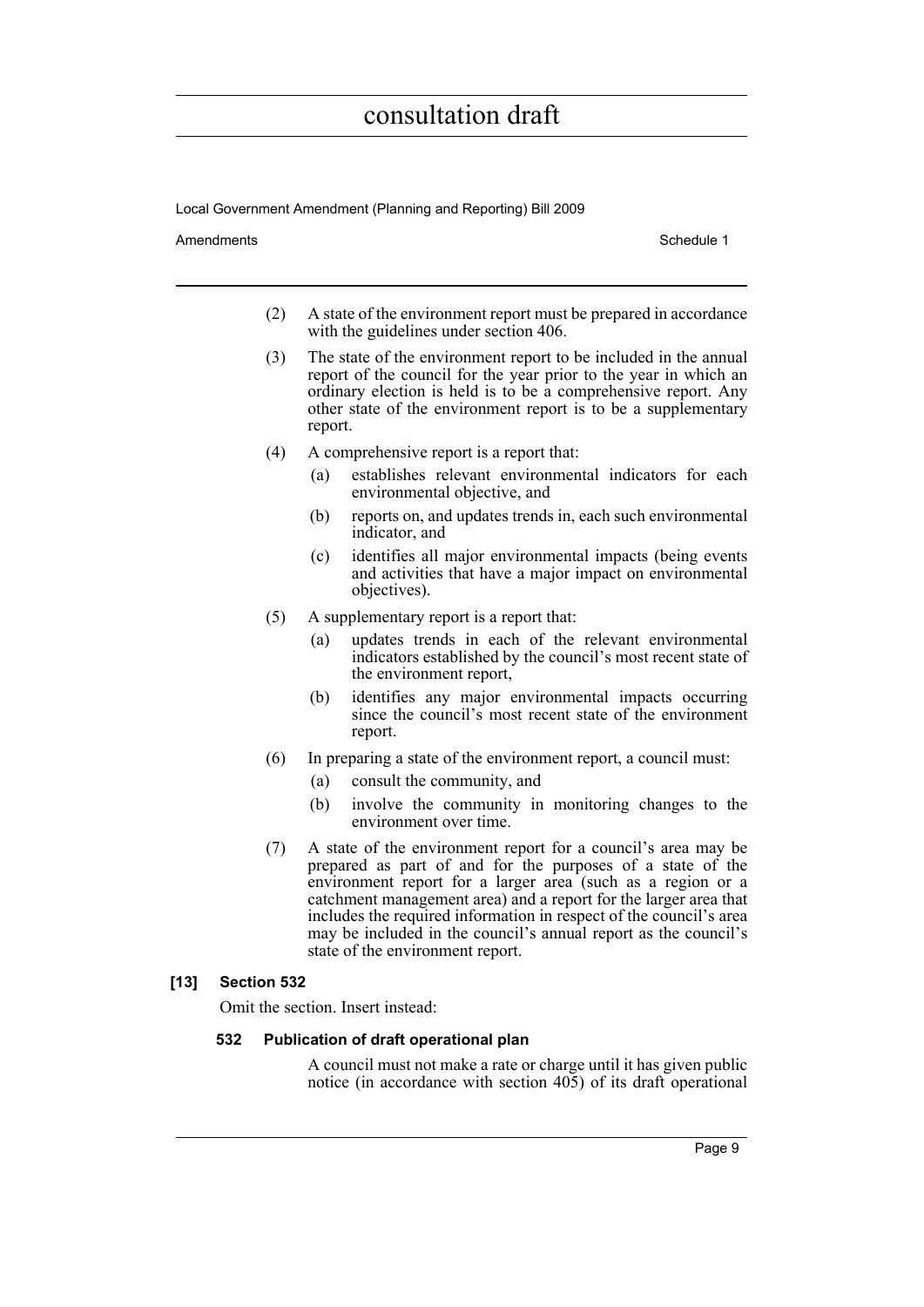Local Government Amendment (Planning and Reporting) Bill 2009

Schedule 1 Amendments

plan for the year for which the rate or charge is to be made and has considered any matters concerning the draft operational plan (in accordance with that section).

### **[14] Chapter 15, Part 4 Making of rates and charges**

Omit from the chart at the end of the Part:

|          | Council prepares draft management plan which<br>includes the council's revenue policy for the next<br>year | ss 402.<br>404           |
|----------|------------------------------------------------------------------------------------------------------------|--------------------------|
|          | Council publicly exhibits draft management plan                                                            | $s\,405(1)$              |
|          | Public notice of draft management plan for not less<br>than 28 days                                        | $ss 405(2)$ ,<br>532     |
|          | Council considers submissions concerning draft<br>management plan                                          | $ss 406(2)$ ,<br>706 (2) |
|          | Council adopts management plan                                                                             | s 406                    |
| instead: |                                                                                                            |                          |
|          |                                                                                                            |                          |

**Insert** 

| Council prepares draft operational plan which<br>includes the council's revenue policy for the next<br>year | s 405                   |
|-------------------------------------------------------------------------------------------------------------|-------------------------|
| Council publicly exhibits draft operational plan                                                            | $s\ 405\ (3)$           |
| Public notice of draft operational plan for not less<br>than 28 days                                        | $ss 405(3)$ ,<br>532    |
| Council considers submissions concerning draft<br>operational plan                                          | $ss 405(5)$ ,<br>706(2) |
| Council adopts operational plan                                                                             | s 405 $(1)$             |
|                                                                                                             |                         |

### **[15] Section 574 Appeal on question of whether land is rateable or subject to a charge**

Omit "management plan" from the note to the section.

Insert instead "operational plan".

### **[16] Section 610B Fees to be determined in accordance with pricing methodologies**

Omit "management plan" wherever occurring.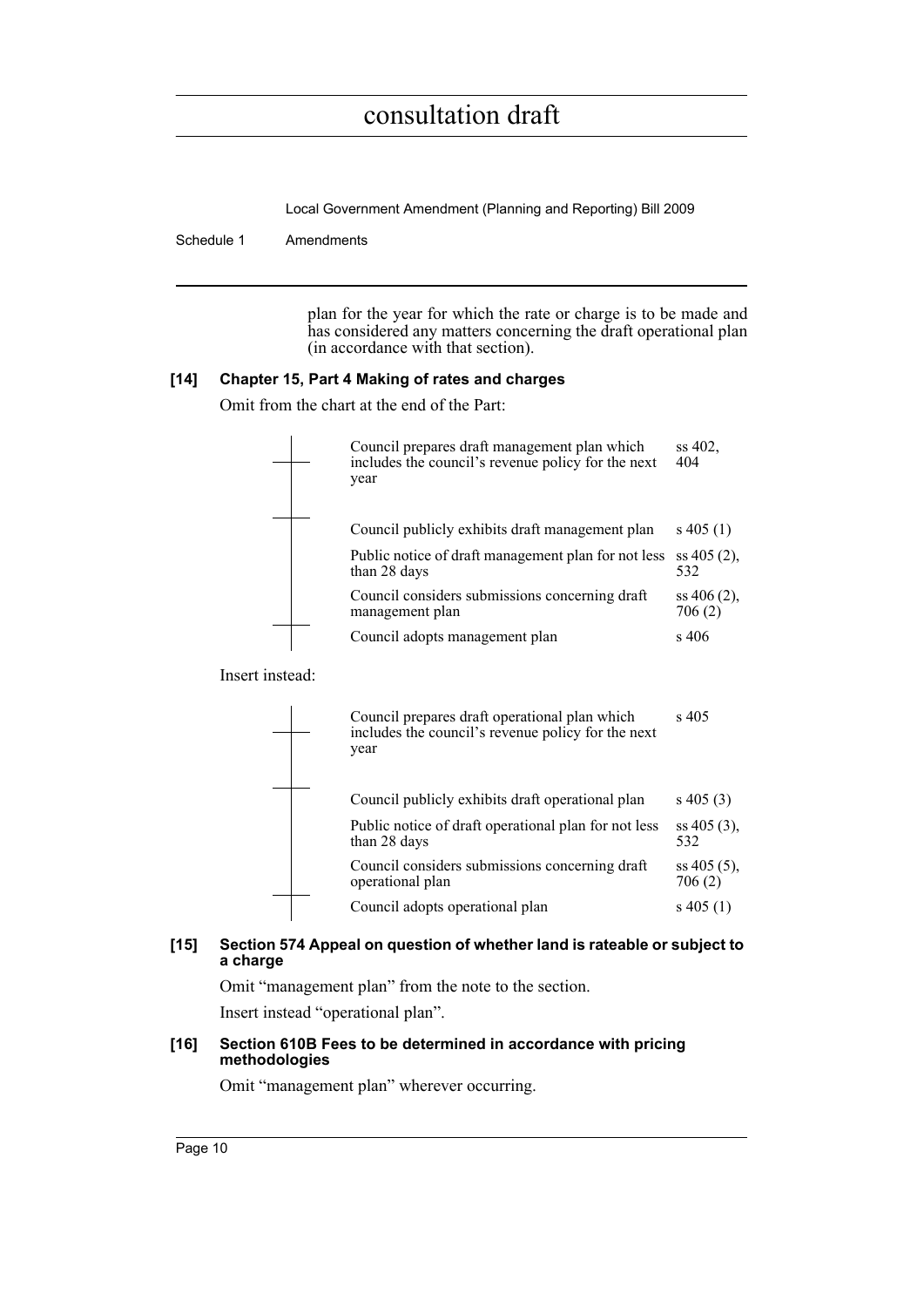Local Government Amendment (Planning and Reporting) Bill 2009

#### Amendments **Amendments** Schedule 1

Insert instead "operational plan".

### **[17] Section 610F Public notice of fees**

Omit "management plan" wherever occurring.

Insert instead "operational plan".

### **[18] Schedule 6 Regulations**

Omit "The form and content of management plans" from the examples under clause 18.

Insert instead "The form and content of community strategic plans, resourcing strategies, delivery programs and operational plans".

#### **[19] Schedule 8 Savings, transitional and other provisions consequent on the enactment of other Acts**

Insert at the end of clause 1 (1):

*Local Government Amendment (Planning and Reporting) Act 2009*

### **[20] Schedule 8**

Insert at the end of the Schedule with appropriate Part and clause numbering:

### **Part Provisions consequent on enactment of Local Government Amendment (Planning and Reporting) Act 2009**

### **Definitions**

In this Part:

*existing annual report provisions* means section 428 as in force immediately before the substitution of that section by the 2009 amending Act.

*existing management plan provisions* means the provisions of Part  $2^{\circ}$  of Chapter 13 as in force immediately before the substitution of that Part by the 2009 amending Act.

*new annual report provisions* means section 428 as substituted by the 2009 amending Act.

*new strategic planning provisions* means the provisions of Part 2 of Chapter 13 as substituted by the 2009 amending Act.

*2009 amending Act* means the *Local Government Amendment (Planning and Reporting) Act 2009*.